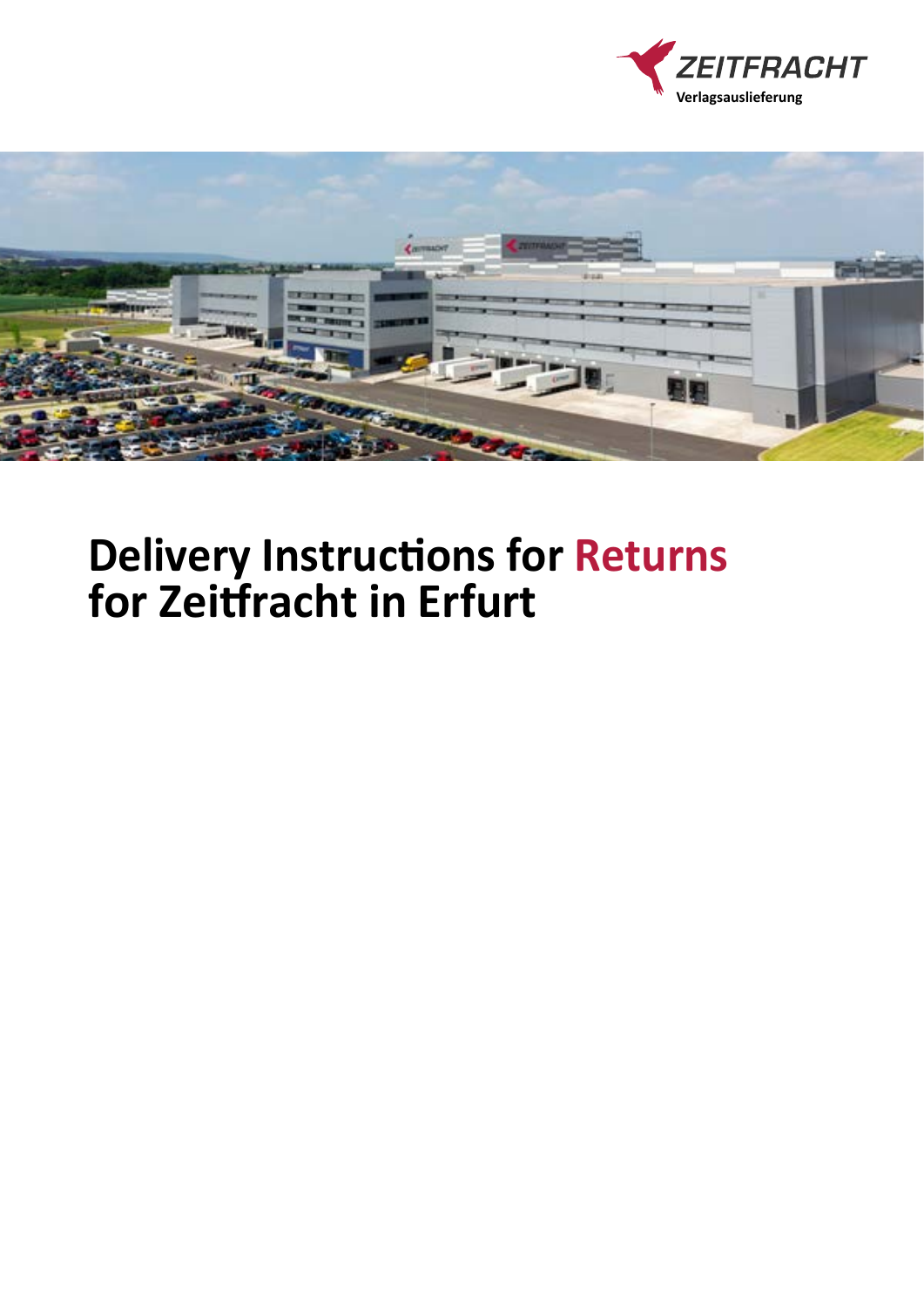# **Zeitfracht Delivery Instructions for Returns**

Valid from 01/10/2019 for deliveries at Zeitfracht in Erfurt.

#### **Important information**

Return goods must be registered for delivery by the sender or the carrier at the latest 48 hrs before the actual delivery.

It is mandatory that you please read the following information about the exact procedures before you register goods for return in Erfurt!

#### **1 Notification of the delivery**

In order to prevent delivery spikes and unnecessary waiting times, the time slot for a timed delivery must be coordinated with our receiving department. That is why it is necessary for you to notify us of your delivery at the latest 48 hrs before delivery. Deliveries for which no notification was given or deliveries which are not punctual shall be assigned the next available time slot for unloading.

**Please send your notification via email to avis-wareneingang-va@zeitfracht.de** 

Please use our notification form.

You will find it at **www.zeitfracht-medien.de/ verlagsauslieferung** under the "Lieferanweisungen" link.

After notifying us you will be assigned a delivery slot and a slot number.

**Attention:** Only in cases of deliveries of small quantities in individual packages by parcel delivery services is no notification necessary. No notification is necessary also in cases where return goods are delivered by the Zeitfracht book truck service. It is mandatory for you to register the delivery of pallets if they are not delivered by a parcel delivery service or the Zeitfracht book truck service.

## **2 Delivery**

#### **2.1 Delivery address for goods**

The following addressing scheme is to be used for all deliveries of returns:

**Verlagsauslieferung, <Publisher Name> Remittendenabteilung c/o Zeitfracht GmbH Ferdinand-Jühlke-Str. 15 99095 Erfurt**

For Distribook publishers (arsEdition, Carlsen, HörbuchHamburg, Münchner Verlagsgruppe, Piper, Thienemann-Esslinger, Ullstein Buchverlage) please use the following fixed address:

**Distribook Remittendenabteilung c/o Zeitfracht GmbH Ferdinand-Jühlke-Str. 15 99095 Erfurt**

#### **2.2 Delivery hours**

Goods are received only Monday to Friday from 6:00 a.m. – 4:00 p.m.

Late unloading after 4:00 p.m. is possible in exceptional cases only after prior consultation and approval.

After driving onto the grounds a ramp will be assigned to the carrier by the personnel of the Zeitfracht department.

#### **2.3 Delivery vehicles**

Deliveries in jumbo trucks, mega-trailers or sprinters are only possible after prior written authorization. A fee of 150.00 € per vehicle is due, which is to be paid before delivery.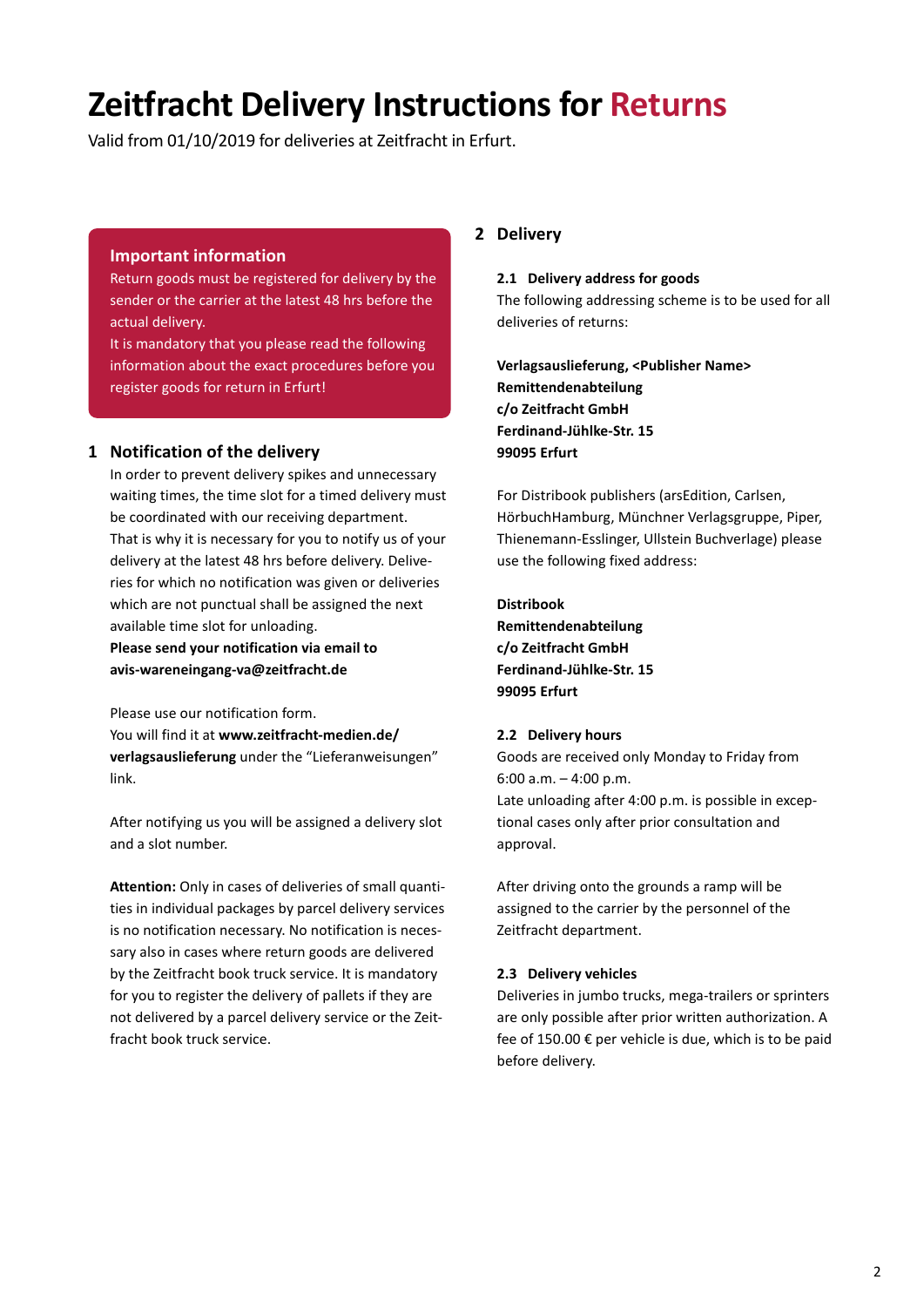#### **2.4 Truck loading**

Principally, for goods that are delivered on Europool pallets only ramp unloading is possible from the rear of the vehicle using an electric forklift. For that reason the pallets must not be loaded crosswise. Unloading from the side is not possible.

- The goods destined for Zeitfracht must be freely accessible and must not be blocked by goods from a third party. A refusal to accept the goods will be issued to you in cases where there are major obstacles to unloading.
- A support surface must be available for a dock leveller. Likewise, a remaining height of a minimum of 10 cm is necessary to be able to lift the pallets.

## **3 Delivery on pallets**

#### **Pallet bundles**

• Since we operate automated storage and conveyor systems, the stability of the pallet bundles must be assured at all times, even when not secured by strapping and covers. For deliveries of mixed pallets we recommend the use of pallet containers or boxes.

#### **Pallet dimensions**

It is mandatory that the following stipulations are complied with:

- The maximum pallet height (goods and pallet) permitted for deliveries is 1,200 mm.
- A total pallet weight (goods and pallet) of a maximum of 1,000 kg may not be exceeded.
- Pallets must not be overfilled in any place and must not protrude in any place. From the body of the book to the outer pallet edges a minimum gap of 3 cm must be maintained. (exception: pallet containers).

#### **Pallet type, quality and exchange**

We accept the following pallets and exchange these:

- Deliveries may only be made on Euro pallets. EPAL or UIC certifications will be accepted.
- The pallet dimensions must be 1,200 mm (length) x 800 mm (width).
- It must be possible to use the pallets in accordance with the quality standard UIC 435-2 /GS1.
- When pallets are exchanged the returns given back will be in appropriately usable quality. If the required number of empty pallets is not available in stock, returns will be given back in a commensurate period of time and the balance recorded in a pallet account.

• Euro pallets which are unusable (rotten, missing parts, broken, visible nails, impurities which could soil or damage the loaded goods, etc.) cannot be exchanged.

#### **Securing pallets**

It is mandatory that pallet goods are secured against sliding or falling down:

- The goods must be tied securely to the pallet, so that they cannot slide or shift.
- A strong cover (solid wood or robust corrugated cardboard, no plastic), stretch film, edge protectors for the sides and surrounding strapping should be used to secure the pallet goods.
- If the cardboard box size is the same as the pallet (pallet container), then surrounding strapping made of plastic is to be used; film is not necessary in this case.
- Metal straps are not permitted for the surrounding strapping.
- Any other methods of securing for transport must be arranged and agreed upon in advance.

#### **Stacking of pallets**

The stacking of pallets is welcome if the following criteria are met:

- The bottom pallet must be packed in such a way that safe stacking is possible.
- There must be no possible way for the goods to be damaged. The use of a wooden cover is recommended.

#### **4 Address label**

Each delivered package unit and each pallet must have an address label that includes the following information:

**Verlagsauslieferung, <Publisher Name> Remittendenabteilung c/o Zeitfracht GmbH Ferdinand-Jühlke-Str. 15 99095 Erfurt**